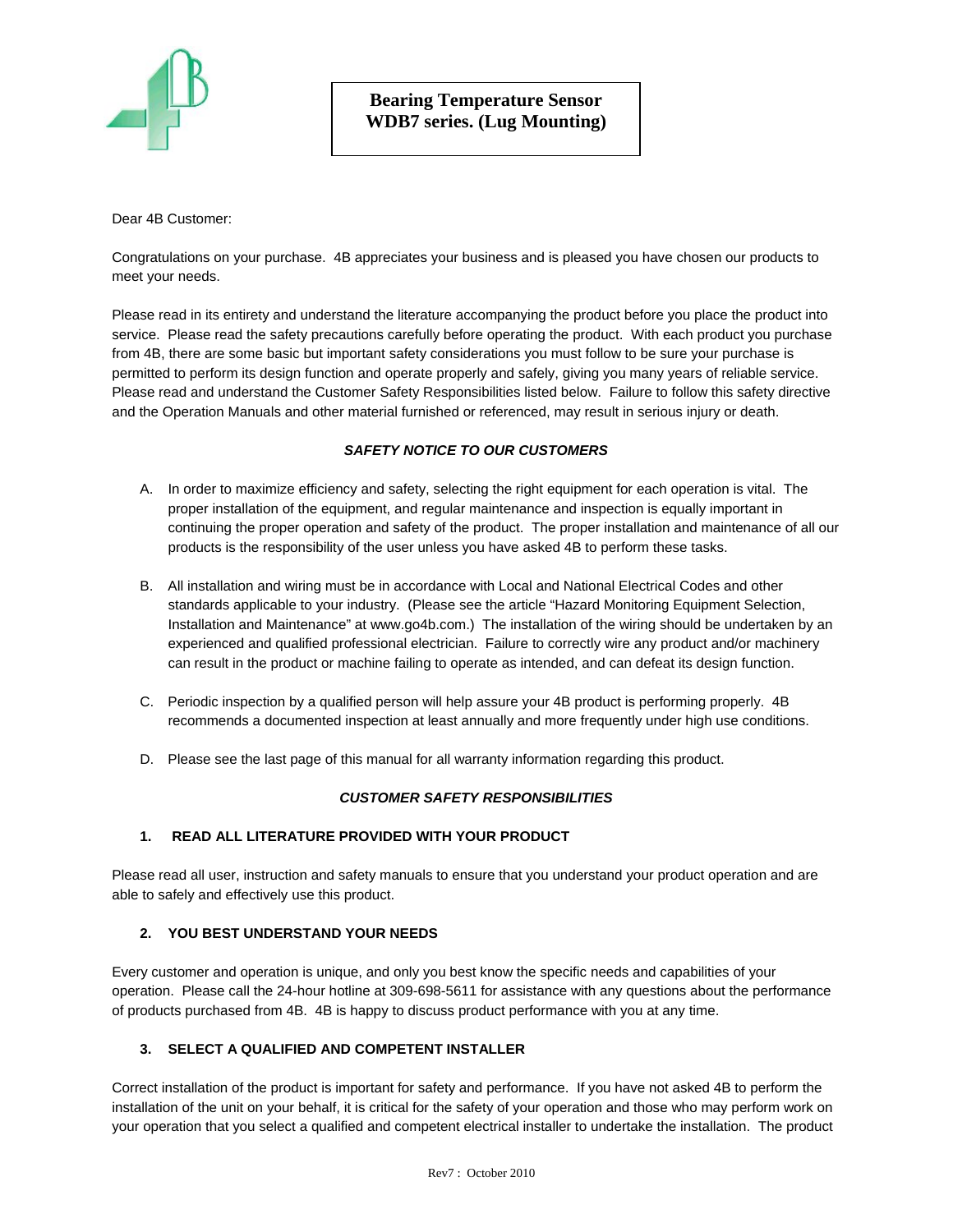must be installed properly to perform its designed functions. The installer should be qualified, trained, and competent to perform the installation in accordance with Local and National Electrical Codes, all relevant OSHA Regulations, as well as any of your own standards and preventive maintenance requirements, and other product installation information supplied with the product. You should be prepared to provide the installer with all necessary installation information to assist in the installation.

## **4. ESTABLISH AND FOLLOW A REGULAR MAINTENANCE AND INSPECTION SCHEDULE FOR YOUR 4B PRODUCTS**

You should develop a proper maintenance and inspection program to confirm that your system is in good working order at all times. You will be in the best position to determine the appropriate frequency for inspection. Many different factors known to the user will assist you in deciding the frequency of inspection. These factors may include but are not limited to weather conditions; construction work at the facility; hours of operation; animal or insect infestation; and the real-world experience of knowing how your employees perform their jobs. The personnel or person you select to install, operate, maintain, inspect or perform any work whatsoever, should be trained and qualified to perform these important functions. Complete and accurate records of the maintenance and inspection process should be created and retained by you at all times.

## **5. RETAIN AND REFER TO THE OPERATION MANUAL FOR 4B'S SUGGESTED MAINTENANCE AND INSPECTION RECOMMENDATIONS**

As all operations are different, please understand that your specific operation may require additional adjustments in the maintenance and inspection process essential to permit the monitoring device to perform its intended function. Retain the Operation Manual and other important maintenance and service documents provided by 4B and have them readily available for people servicing your 4B equipment. Should you have any questions, please call the 4B location who supplied the product or the 24-hour hotline number in the USA -309-698-5611.

# **6. SERVICE REQUEST AND ONLINE PRODUCT REGISTRATION**

If you have questions or comments about the operation of your unit or require the unit to be serviced please contact the 4B location who supplied the product or send your request via fax (309-698-5615), email (4b-usa@go4b.com), or call us via our 24-hour hotline number in the USA - 309-698-5611. Please have available product part numbers, serial numbers, and approximate date of installation. In order to assist you, after the product has been placed into service, complete the Online Product Registration section which is accessed via our website www.go4b.com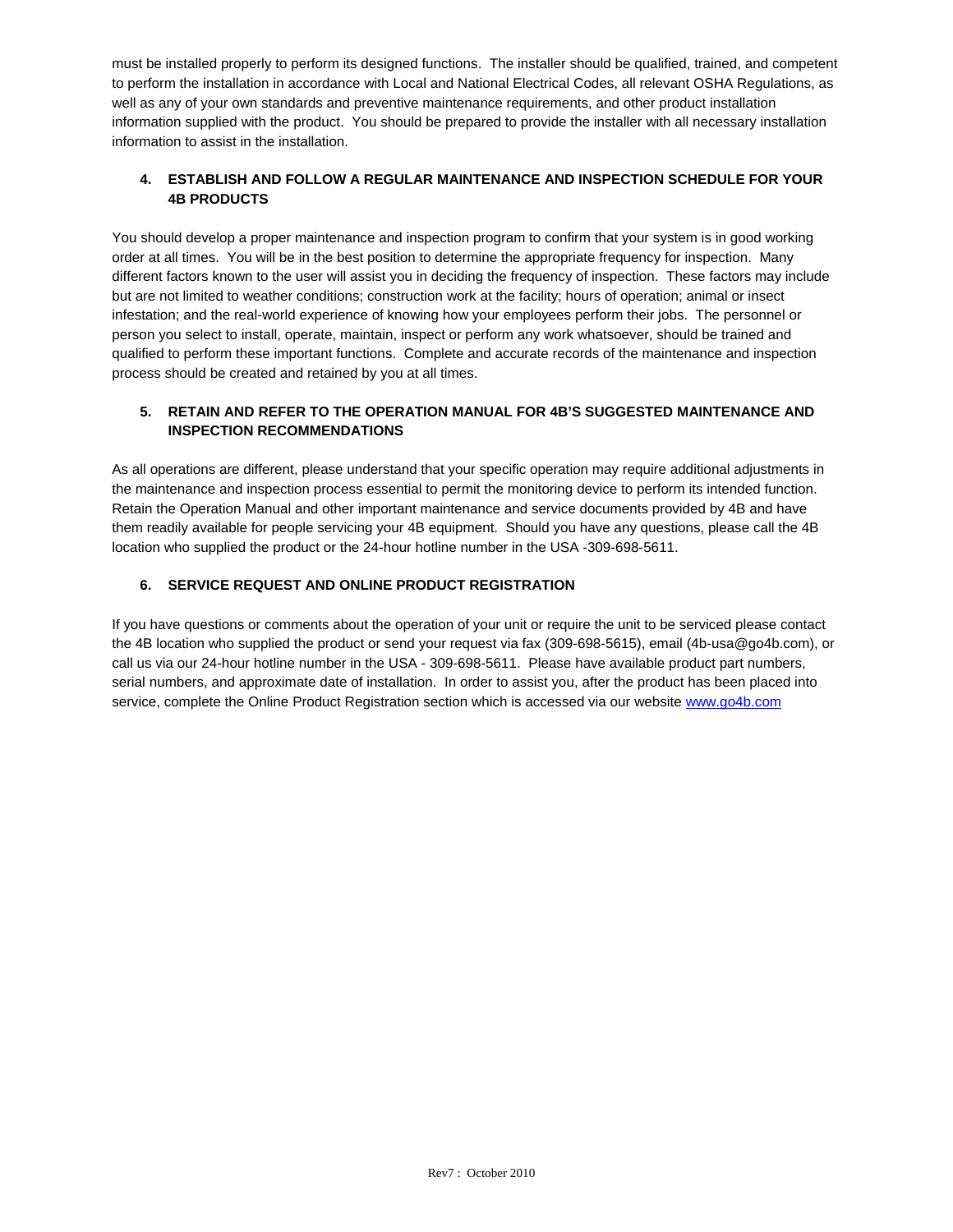

# **HOT BEARING SENSOR Information Sheet**

As part of a program of ongoing product development, the hot bearing sensors have undergone a design change. The improvements include a change in the specification of the sensor cable. The cables are now color coded for easier recognition and also to meet more stringent design requirements. The table below lists the available sensor types, their new cable color and design specification.

| Part No. | <b>Type</b> | <b>Temperature</b> | <b>Cable</b><br><b>Color</b> |
|----------|-------------|--------------------|------------------------------|
| WDB70V3C | <b>NTC</b>  | 95°C/203°F         | <b>BLUE</b>                  |
| WDB71V3C | <b>PTC</b>  | 50°C/122°F         | <b>RED</b>                   |
| WDB72V3C | <b>PTC</b>  | 60°C/140°F         | <b>RED</b>                   |
| WDB73V3C | <b>PTC</b>  | 70°C/158°F         | <b>RED</b>                   |
| WDB74V3C | <b>PTC</b>  | 80°C/176°F         | <b>RED</b>                   |
| WDB75V3C | <b>PTC</b>  | 90°C/194°F         | <b>RED</b>                   |
| WDB79V3C | Pt100       | User<br>Adjustable | Yellow                       |



Each PTC sensor typically has the following electrical specification (using the 80°C/176°F version).

| Resistance at $60^{\circ}$ C/140 <sup>°</sup> F | 250 Ohms Max.                                                              |
|-------------------------------------------------|----------------------------------------------------------------------------|
| Resistance at $100^{\circ}C/212^{\circ}F$       | 2000 Ohms Max.                                                             |
| Maximum Continuous Operating Temp               | $70^{\circ}$ C/158 $^{\circ}$ F                                            |
| Maximum Short Time Operating Temp               | $95^{\circ}$ C/203 $^{\circ}$ F                                            |
| <b>Maximum Sensing Voltage</b>                  | $24v$ DC                                                                   |
| Sensing Current.                                | 1 ma Typical (see note)                                                    |
| Fixing Thread.                                  | $1/8$ " NPTF.                                                              |
| Cable                                           | $2 \text{ Core} + \text{Drain wire}$ . $3 \text{Mtr}. (9 \text{ft})$ Long. |
| <b>Conduit Entry</b>                            | $\frac{1}{2}$ " NPT.                                                       |
| Weight                                          | $7$ oz. $(0.2Kg)$                                                          |
| Protection                                      | CSA Class II Division1, Groups E,F and G for use in                        |
|                                                 | the United States and Canada.                                              |

The table below provides the cable core colors.

| <b>Red/Blue Cable Type 1</b> | <b>Red/Blue Cable Type 2</b> | <b>Watchdog</b> (Typical) |
|------------------------------|------------------------------|---------------------------|
| (4.5mm)                      | (6.5mm)                      |                           |
| Black                        | Yellow                       | $4A$ (Zone 1)             |
| <b>Brown</b>                 | Clear/White                  | $5 (+ 24)$                |

The cable contains a drain wire which should be removed or insulated to make it safe

NOTE: Sensing currents greater than 1ma will cause self heating and may affect the temperature sensing accuracy.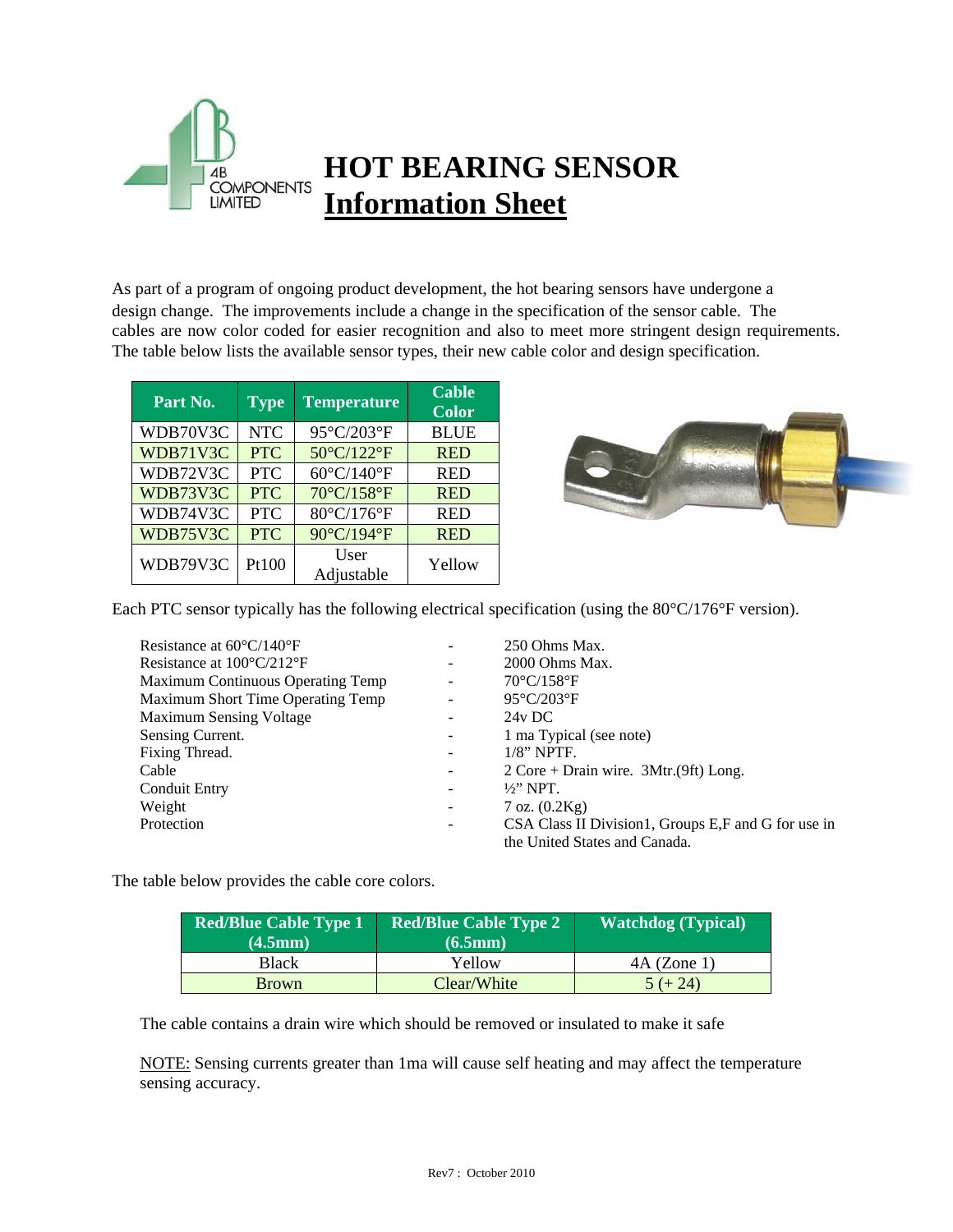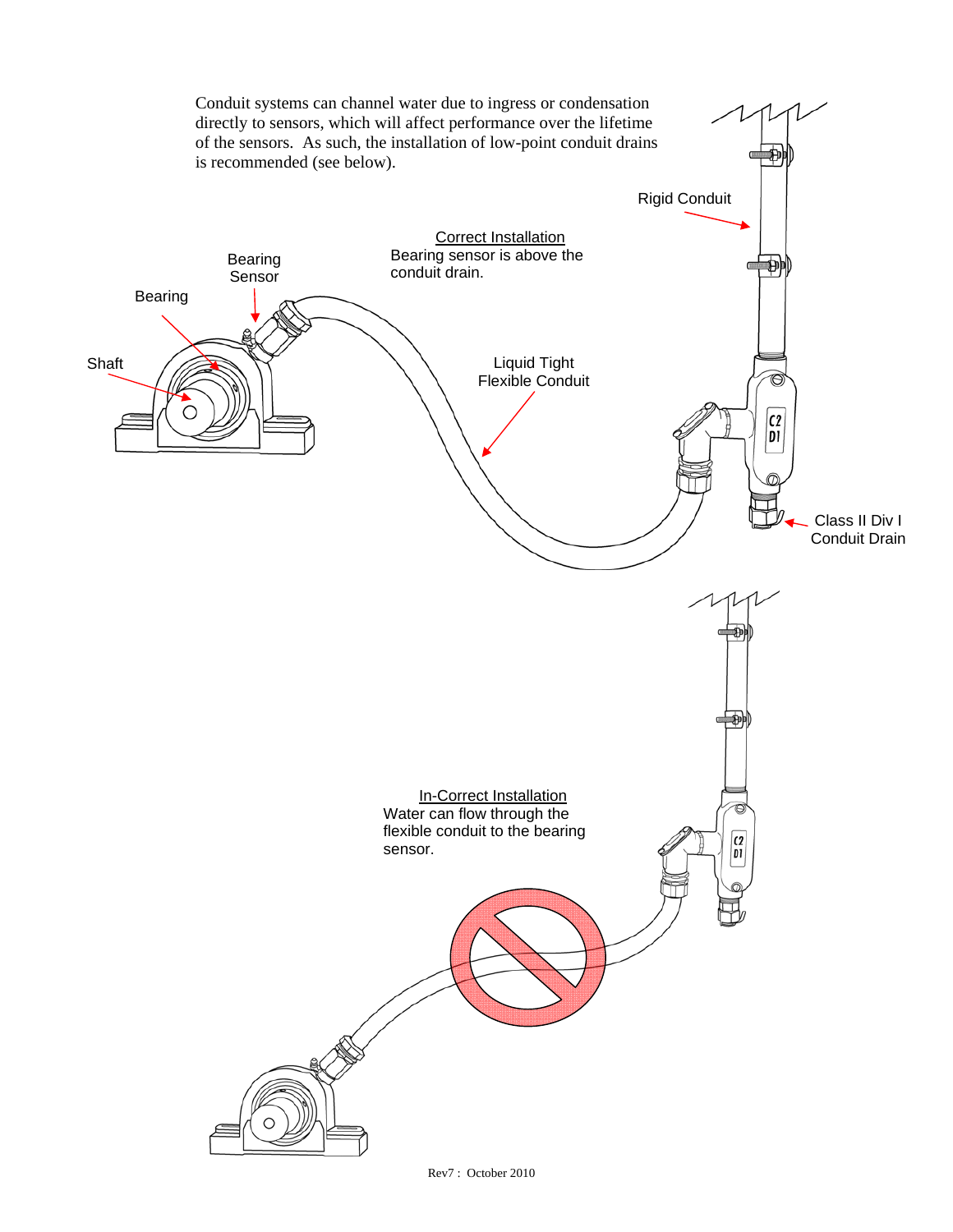# **WARRANTY INFORMATION**

1. EXCLUSIVE WRITTEN LIMITED WARRANTY

ALL PRODUCTS SOLD ARE WARRANTED BY THE COMPANY (4B COMPONENTS LIMITED, (4B) BRAIME ELEVATOR COMPONENTS LIMITED, AND (4B) S.E.T.E.M. Sarl) HEREIN AFTER REFERRED TO AS 4B TO THE ORIGINAL PURCHASER AGAINST DEFECTS IN WORKMANSHIP OR MATERIALS UNDER NORMAL USE FOR ONE (1) YEAR AFTER DATE OF PURCHASE FROM 4B. ANY PRODUCT DETERMINED BY 4B AT ITS SOLE DISCRETION TO BE DEFECTIVE IN MATERIAL OR WORKMANSHIP AND RETURNED TO A 4B BRANCH OR AUTHORIZED SERVICE LOCATION, AS 4B DESIGNATES, SHIPPING COSTS PREPAID, WILL BE, AS THE EXCLUSIVE REMEDY, REPAIRED OR REPLACED AT 4B'S OPTION.

## 2. DISCLAIMER OF IMPLIED WARRANTY

NO WARRANTY OR AFFIRMATION OF FACT, EXPRESSED OR IMPLIED, OTHER THAN AS SET FORTH IN THE EXCLUSIVE WRITTEN LIMITED WARRANTY STATEMENT ABOVE IS MADE OR AUTHORIZED BY 4B. 4B SPECIFICALLY DISCLAIMS ANY LIABILITY FOR PRODUCT DEFECT CLAIMS THAT ARE DUE TO PRODUCT MISUSE, ABUSE OR MISAPPLICATIONS, AS AUTHORIZED BY LAW, 4B SPECIFICALLY DISCLAIMS ALL WARRANTIES THAT THE PRODUCT IS FIT OR MERCHANTABLE FOR A PARTICULAR PURPOSE.

#### 3. NO WARRANTY "BY SAMPLE OR EXAMPLE"

ALTHOUGH 4B HAS USED REASONABLE EFFORTS TO ACCURATELY ILLUSTRATE AND DESCRIBE THE PRODUCTS IN ITS CATALOGS, LITERATURE, AND WEBSITES, SUCH ILLUSTRATIONS AND DESCRIPTIONS ARE FOR THE SOLE PURPOSE OF PRODUCT IDENTIFICATION AND DO NOT EXPRESS OR IMPLY A WARRANTY AFFIRMATION OF FACT, OF ANY KIND OR A WARRANTY OR AFFIRMATION OF FACT THAT THE PRODUCTS WILL CONFORM TO THEIR RESPECTIVE ILLUSTRATIONS OR DESCRIPTIONS. 4B EXPRESSLY DISCLAIMS ANY WARRANTY OR AFFIRMATION OF FACT, EXPRESSED OR IMPLIED, OTHER THAN AS SET FORTH IN THE EXCLUSIVE WRITTEN LIMITED WARRANTY STATEMENT ABOVE, INCLUDING, WITHOUT LIMITATION, THE IMPLIED WARRANTIES OF MERCHANTABILITY AND FITNESS FOR A PARTICULAR PURPOSE.

## 4. LIMITATION OF DAMAGES

ANY LIABILITY FOR CONSEQUENTIAL, INCIDENTAL, SPECIAL, EXEMPLARY, OR PUNITIVE DAMAGES, OR FOR LOSS OF PROFIT WHETHER DIRECT OR INDIRECT, IS EXPRESSLY DISCLAIMED.